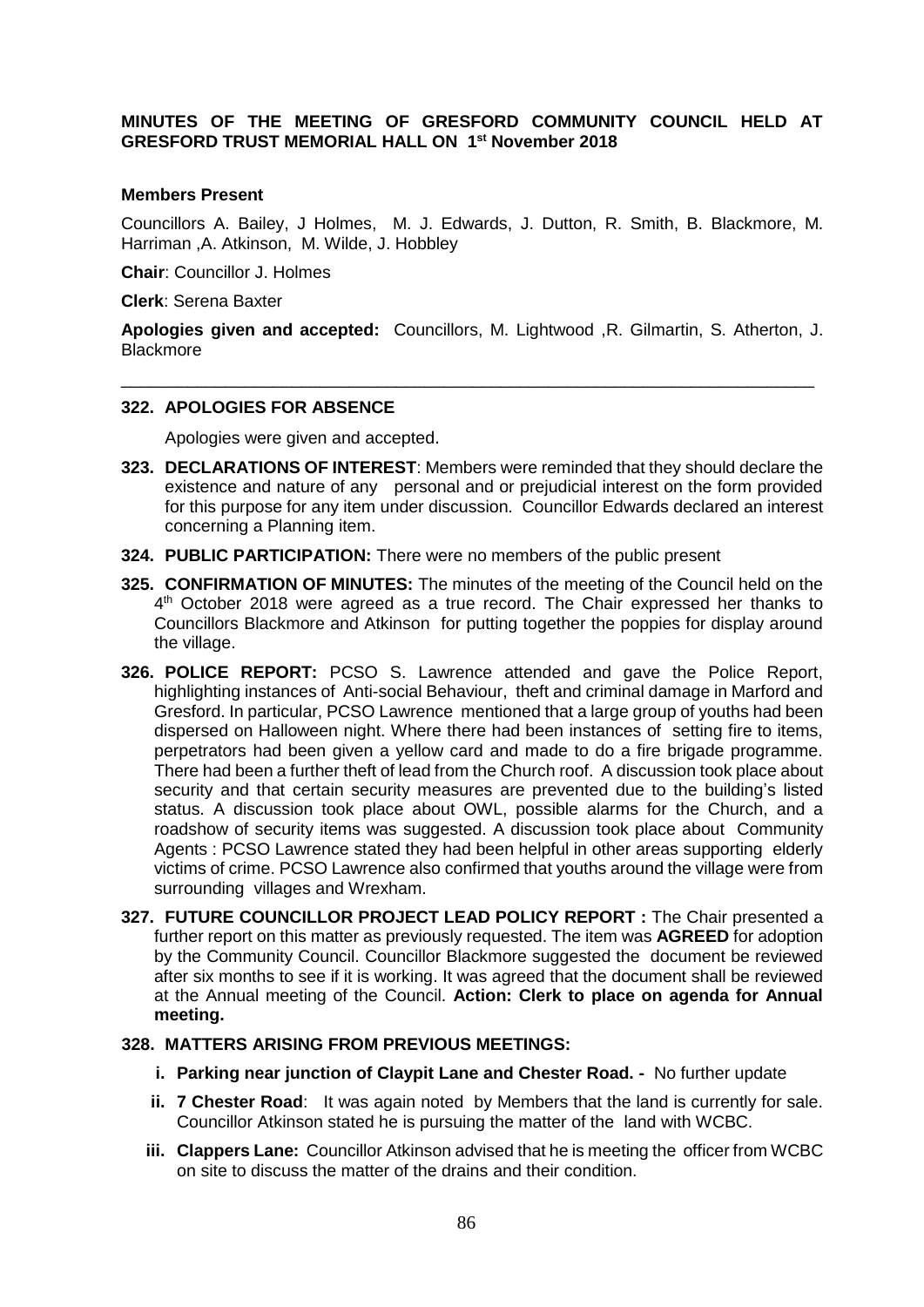- **iv. High Street, Gresford:** It was noted that the lines are now in place around the junction of the Trust road onto High Street. Councillor Atkinson advised that the next composite order concerns School Hill. A discussion took place about the road cushion on Clapper Lane. Councillor Atkinson stated that he has raised it and will continue to do so. Councillor Harriman mentioned ramps sited elsewhere with bevelled edges.
- **v. Pont Y Capel Lane.** The Clerk advised that she had sent the letter requesting a stop up of the road, to WCBC along with supporting evidence as requested. A response is awaited.

# **329. REPORT FROM COUNTY BOROUGH COUNCILLORS GRESFORD AND MARFORD:**

- i. **County Borough Councillor for Gresford-** Councillor Atkinson updated the Members on Wrexham County Council's budget settlement from Welsh Government , which had been poor. It was hoped that more money might be forthcoming after the Budget. Consultation is underway for people to have their say on the make-up of the Council's budget for next year. Councillor Blackmore expressed the view that in the area of childcare services money seems to be going to South Wales and little further north. Councillor Atkinson also highlighted the LDP which Wrexham Council will meet to discuss and vote on in the next month. Difficulties could arise with Planning matters and development if the current format is not voted through. Regarding Vicarage lane, an independent survey has been commissioned by the Action group. In Councillor Atkinson's view there is a need to be smart in terms of how to object to Planning proposals.
- **ii. County Borough Councillor for Marford-** There was no report from the Councillor for Marford and Hoseley. The item raised at the previous meeting, concerning the provision of a grit bin for Sunnyridge Avenue was discussed. It was noted that it is an unadopted road. Councillor Atkinson advised that it is difficult to obtain contributions to get it tarmacked , although the residents have tried. Councillor Edwards advised that wherever such a bin was to be placed it would need the owner's permission to site it there as the residents own the area in front of their houses .It was **AGREED** that the matter be passed back to Councillor Gilmartin to find out from Highways department how much such a bin would cost, together with the salt and an assurance that WCBC would fill it. Councillor Harriman raised a further point that the Community Council is not a Highway Authority , and the road is unadopted. He suggested that the Clerk be asked to contact WCBC to ask their advice . This was **AGREED: Action : Clerk to contact WCBC Highways.**

## **330. FINANCE COMMITTEE :**

- i. The minutes of the meeting of the Finance Committee held on the 22nd October were noted. Councillor Edwards advised on the item concerning the Audit report received from Grant Thornton ,reported to Council last month, and how that is to be responded to.
- ii. Councillor Edwards (Chair) presented a half yearly Financial Report prepared by the Clerk, detailing expenditure. Items discussed included the School Crossing Patrol, the Cemetery and the Lake legacy.
- iii. GDPR : Councillor Edwards advised that the Committee had considered and were recommending, that following the introduction of GDPR, the Clerk's role incorporates the requirements to have a Data Protection Officer. This would be subject to review on an annual basis. This was formally proposed by Councillor Holmes and seconded by Councillor Hobbley. **RESOLVED: The Clerk will act as the Council's Data Protection Officer within the existing role of Clerk, subject to review.**
- iv. **Standing Orders**: Councillor Edwards updated the Council that following the decision taken by Council to formally adopt the recent NALC model Standing orders, as amended to the previous Standing Orders, that Finance Committee had as requested looked at all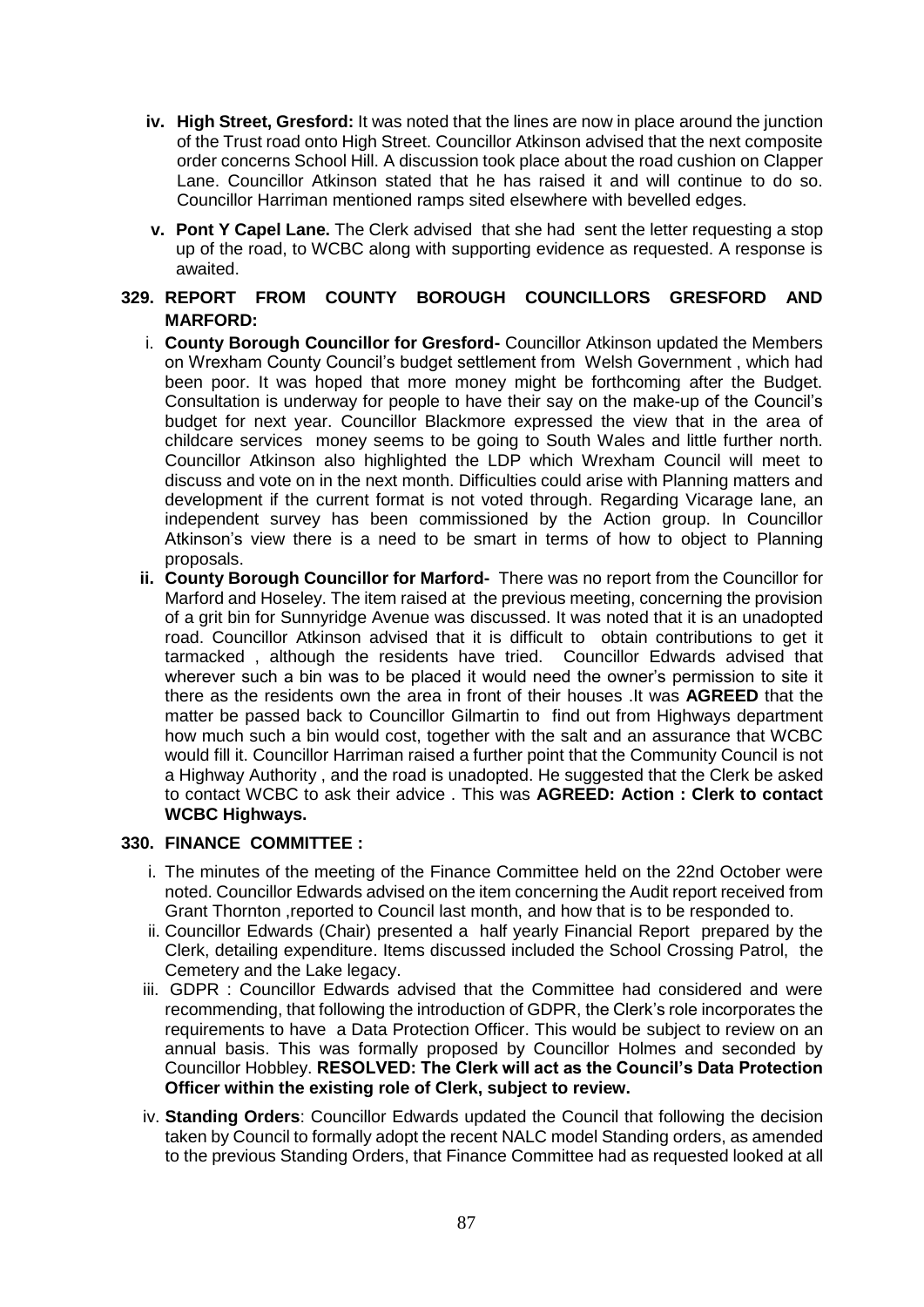the amendments within the document and could find no reason not to adopt them. Therefore, there was no reason to review the previous Resolution to adopt them.

- v. **Scheme of Delegation:** Councillor Edwards presented the draft Scheme of Delegation, with a recommendation from Finance Committee that the document be adopted by Council as Policy . Councillor Hobbley proposed that it be adopted, and Councillor Dutton seconded the proposal. **RESOLVED. The Scheme of Delegation be adopted as policy.**
- vi. **Provision of Mobile phone contract:** The Chair advised of the need for a mobile phone for the use of the Clerk when undertaking Council business, as to date she has been using her own telephone line and not been compensated separately for the calls. In addition, the requirements of GDPR would seem to stipulate that the present arrangement of using a home telephone is not good practice**. RESOLVED: A mobile telephone contract in the name of Gresford Community Council, can be entered into for a mobile phone for the use by the Clerk for Council business.**

# **Item under Part ll- Exclusion of the Press and Public: Recommendation following review of the Clerk's hours. Not for publication pursuant to the provisions of Sub-Section (4) of section 100A of Paragraph 1 of Part I of Schedule 12A of the Local Government Act 1972 (as amended)**

vii. **Staffing matter.**

#### **331. CEMETERY COMMITTEE**

- i. The Minutes of the meeting of the Cemetery Committee held on the  $8<sup>th</sup>$  October 2018 were noted.
- ii. Approval for the removal of spoil: Councillor Bailey highlighted a matter that had previously been approved at Council in July 2018, concerning the removal of Spoil. An issue had been raised about the waste license of the contractor whose quotation had been approved. A further quotation had been obtained for the sum of £ 1100.00. The Contractor in question does hold a waste license. This was **APPROVED**.
- **332. LIGHTING MATTERS:** Approval required for the replacement of up to eight lighting columns. The Chair of the Lighting Committee and the Clerk highlighted the issue of the columns having been identified through a structural survey commissioned by WCBC, as being in need of urgent replacement, and subsequent discussions with WCBC and costs having being obtained. After discussion it was proposed by Councillor Hobbley and seconded by Councillor Wilde and **AGREED that the Lighting Committee have authority to spend up to £17k on commissioning the replacement of the several columns identified in the report.**
- **333. INSPECTION OF TREES AND REQUIREMENTS FOR A FULL SURVEY:** The Chair gave some background to the issue of why a tree survey might be needed and costs obtained by the Trust, and the Clerk presented a briefing note on the matter, following advice obtained from the Tree Officer at WCBC. Following discussion, it was agreed that the leases of Allington Park and the Cemetery should be reviewed to ensure that liability for tree management is determined. After a suggestion by Councillor Edwards , it was decided that Councillor Bailey shall be nominated to review the lease of the Cemetery and Allington Park. Councillor Harriman also suggested it was important to ask WCBC for their policy regarding Marford Play Area and management of trees. Councillor Atherton advised that a meeting is to take place shortly and this will be covered.

## **334. TOWN AND COUNTRY PLANNING ACT 1990 (AS AMENDED)**

i. *P/2018/0869:*First Floor Extension over the existing utility room and new porch over existing front entrance door- Hillock Farm, Hillock Lane, Gresford, Wrexham. There were no objection raised.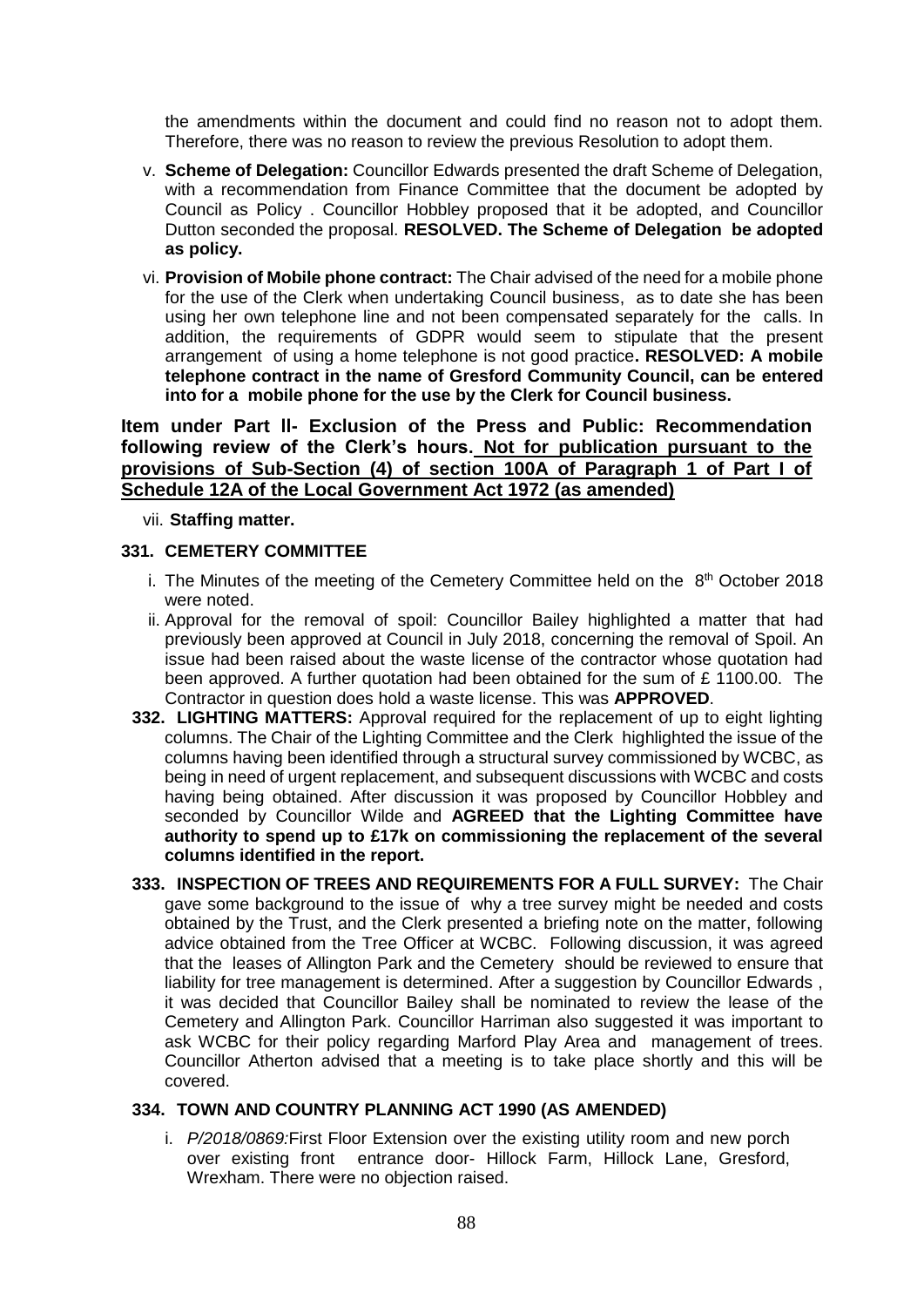- ii. P/2018/0848: Extension to existing agricultural unit to store hay and muck Springfield Farm, Marford Hill, Marford, Wrexham . Councillor M.J. Edwards declared an interest and left the room for this item. Councillor Harriman raised an issue of possible effluent run off which the Rivers Authority would need to comment upon. Councillor Hobbley commented that it was agricultural and was making what was already there bigger. -There were no objections raised.
- iii. P/2018/0878: Application for works to Trees subject to Tree Preservation order WCBC No.82:- 2 No. Leylandii Cyprus- Removal of two trees to facilitate hedgerow planting. Cheverells, Hoseley Lane, Marford, Wrexham.:- Councillor Edwards rejoined the meeting. There were no objections to the proposal providing the advice of the Arboricultural Officer is followed.
- iv. P/2018/0887- Amended site layout and substitution of house types on plot Nos 22-33 Bryn Y Groes Chester Road Gresford, Wrexham.:- There were no objections raised.

Councillor Blackmore left the meeting.

#### **335. FINANCE:**

i. The following items of expenditure were presented and **Approved**.

| <b>Date</b> | <b>Payment To</b>           | Reason                                                                        | <b>Cheque</b><br><b>Number</b> | <b>Amount</b><br>£ |
|-------------|-----------------------------|-------------------------------------------------------------------------------|--------------------------------|--------------------|
| 1.11.18     | <b>WCBC</b>                 | Trade<br>refuse<br>charges<br>Cemetery                                        | 202622                         | 362.00             |
| 1.11.18     | <b>WCBC</b>                 | Printing costs                                                                | 202623                         | 42.85              |
| 1.11.18     | Ron Bentley                 | Printing costs                                                                | 202624                         | 133.08             |
| 1.11.18     | <b>Gresford Trust</b>       | Hire of room charges                                                          | 202625                         | 152.76             |
| 1.11.18     | Office<br>Encore<br>Systems | Quarterly charges printer                                                     | 202626                         | 39.60              |
| 1.11.18     | <b>Scottish Power</b>       | Electricity supply to 30.9.18                                                 | 202627                         | 834.95             |
| 1.11.18     | Northalls Ltd               | Reissue of cheque lost- for<br>fitting of gates at Allington Park             | 202628                         | 756.00             |
| 1.11.18     | N. Route                    | Grass cutting fees cemetery<br>and Allingo9tn Park Sept.2018<br>and Oct. 2018 | 202629                         | 1090.00            |
| 1.11.18     | Michelle Jones              | <b>NJC Salary</b>                                                             | 202630                         | <b>NJC</b>         |
| 1.11.18     | Serena Baxter               | <b>NJC</b><br>Salary<br>and<br>reimbursements                                 | 202631                         | <b>NJC</b>         |
| 1.11.18     | <b>HMRC</b>                 | Monthly amount due                                                            | 202632                         | 78.46              |

#### **336. MEMBER'S URGENT ANNOUNCEMENTS:**

i. **Councillor Blackmore - Concern about Marford Hill and the lack of markings relating to speed.** The matter was discussed in Councillor Blackmore's absence. Councillor Harriman echoed the concerns raised, citing an example of speeding. It was agreed that the 40mph sign had been removed. The Clerk advised of comments from Councillor Gilmartin which he asked to be considered. Councillor Edwards suggested that an item for discussion be put on the next agenda concerning speed limit signs. A discussion took place about signage that had been put in Gwersyllt. Councillor Wilde